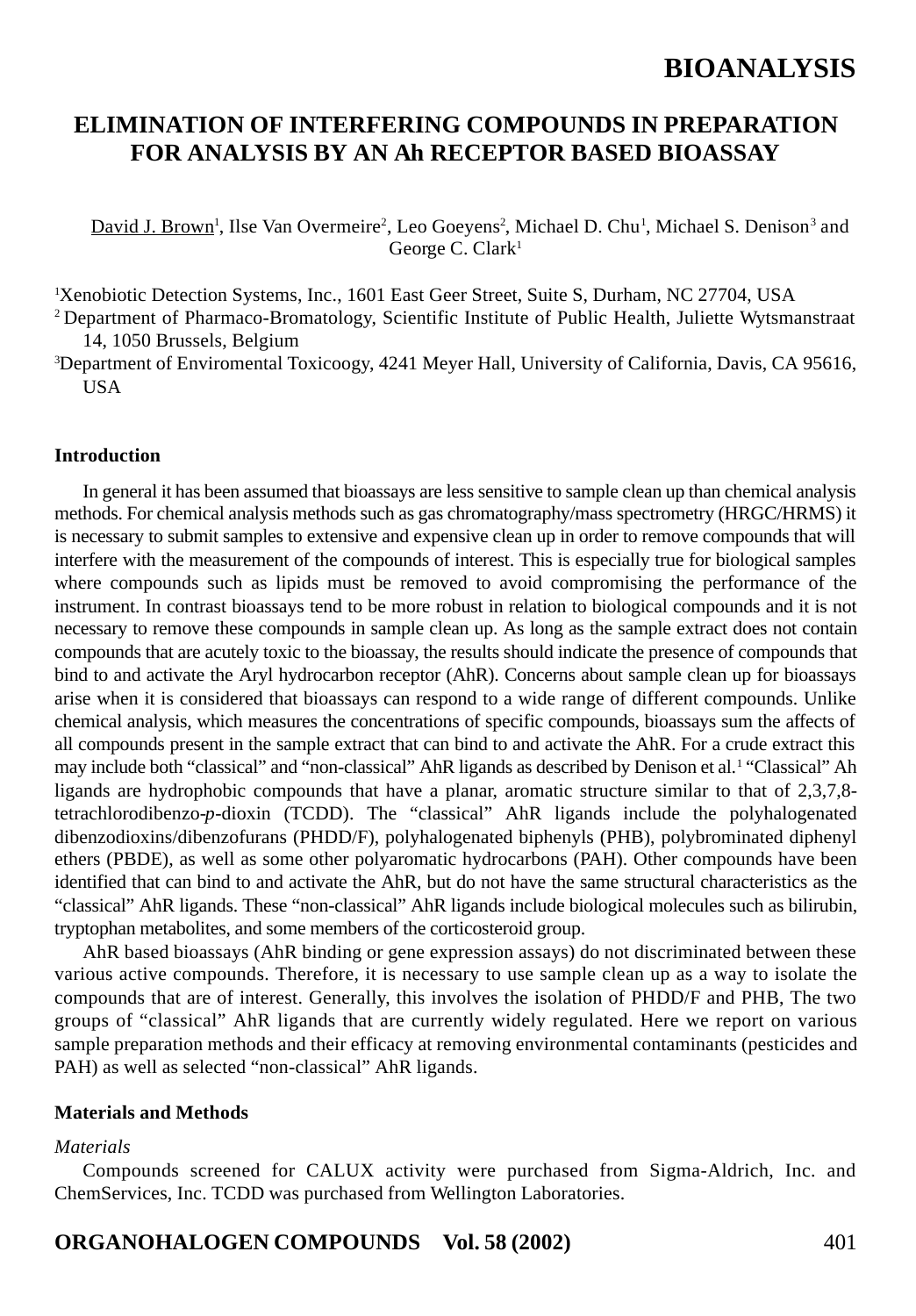#### *CALUX Assay*

XDS has developed a cell line (mouse hepatoma H1L6.1) that was stably transfected with a vector that contains the gene for firefly luciferase under transactivational control of the aryl hydrocarbon receptor<sup>2</sup>. Serial dilutions of the compounds of interest were prepared in dimethyl sulfoxide. Prior to dosing the cells, the DMSO solutions were suspended in cell culture medium and the medium added to monolayers of the cells grown in 96 well culture plates. In addition to the samples, a standard curve of TCDD was assayed (a two-fold dilution series beginning at 1.55 x  $10<sup>9</sup>$  M TCDD). The plates were incubated for 20 hours at 37 °C in a humidified  $CO_2$  incubator to allow optimal luciferase gene expression. Following incubation, the medium was removed and the cells were examined microscopically for viability. The induction of luciferase activity was quantified using the luciferase assay kit from Promega (Madison, WI).

#### *Identification of interfering compounds*

More than two hundred compounds were tested in the CALUX assay for activity. A ten-fold dilution series of each compound starting at 25 milligram/ml DMSO (or highest concentration that was soluble) was tested. It was necessary to test a series of dilutions as some compounds were acutely toxic to the cells and could have resulted in a false negative result if only tested at the highest concentration. Compounds that were active were further submitted to a two-fold dilution series and the CALUX TEQ/ mg compound were determined.

#### *Removal of potential interfering compounds by sample clean up*

Active compounds were prepared as a hexane solution and one milligram of the compound was submitted to three different sample clean up methods.

*Acid silica only treatment:* a hexane solution of the compound was passed over a hexane rinsed 33 % (w/w) sulfuric acid:silica gel column and the eluate was collected in a hexane rinsed glass tube. Following sample addition, the column was rinsed with three column volumes of hexane and the pooled eluate was concentrate under vacuum until nearly dry. The residue was resuspended to four milliliters with hexane and a portion of this was analyzed for activity in the CALUX assay.

*Acid silica/XCARB treatment:* An acid silica column was prepared as describe above and placed above an XCARB column containing activated carbon. The compound in a hexane solution was added to the acid silica column and the column was eluted as described above. The acid silica column was removed and the XCARB column was rinsed with hexane and then differentially eluted to yield two fractions. The first collected fraction contained PHB and the second fraction contains PHDD/F.

#### **Results and Discussion**

#### *Identification of interfering compounds and removal by sample cleanup*

After screening over two hundred compounds, 10 were identified that activated the CALUX assay and were potential interfering compounds. Figure 1 shows representative dose response curves for three of the compounds that were tested. Inactive compounds were defined as having maximal activity of less than 10 % of the TCDD maximal response or no clear dose response (o-cresol). Acute toxicity of the compound (acenaphylene) or precipitation of the compound at the highest concentrations (chrysene) often made it difficult to measure a complete dose response curve. Therefore, activity of all tested compounds was measured in the lower half of the dose response curve.

#### *Removal of interfering compounds by sample cleanup*

The 10 active compounds were prepared as solutions in hexane and 1 mg of each was submitted to our sample clean up procedure. The resulting fractions were compared to the original solutions to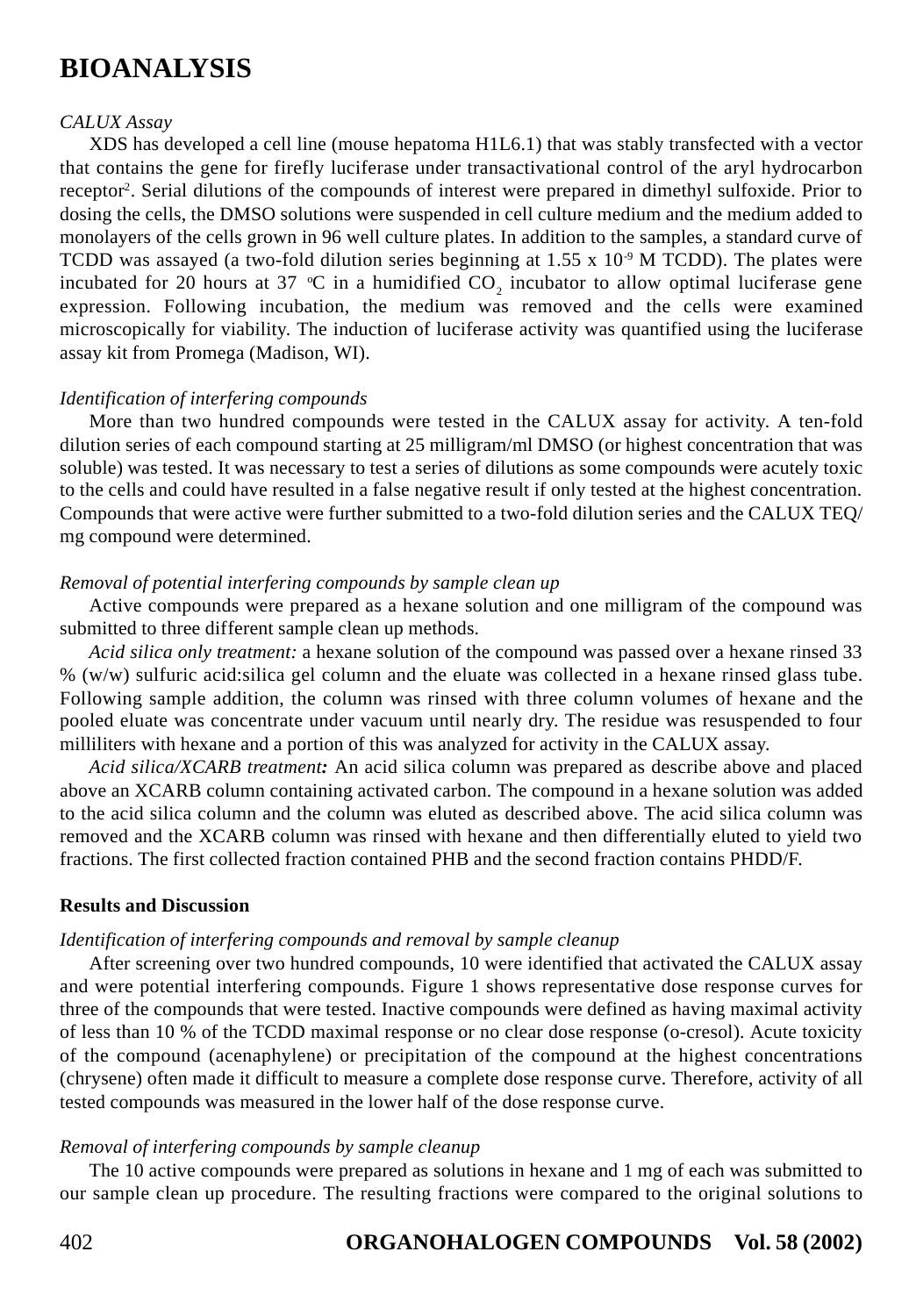

Figure 1. Dose response curves for various polyaromatic hydrocarbons.

determine the percent removal of these potential interfering compounds (Table 1). Removal of activity varied from treatment to treatment with the highest levels of activity present after acid silica only (chrysene – 28 % of activity recovered). The acid silica column in series with the XCARB column provided intermediate results with removal of at least 94 % of activity. This would be sufficient for most samples; however, for samples that are highly contaminated with PAH the sample clean up method can be exhausted and PAH can make significant contributions to activity in the bioassay. When analyzing sediments from near a coke factory (high PAH levels) we found that greater than 90 % of the activity of a sample treated by the dual column method and analyzed in the CALUX assay was associated with PAH. This may in part explain the finding that the CALUX results tend to be higher than the corresponding HRGS/HRMS results which have been reported previously<sup>3</sup>.

It is also important that the sample clean up method be streamlined for high sample throughput. Bioassays are valuable as a high-throughput screening method and the sample clean up should allow rapid preparations of samples for analysis. The currently described methods are high throughput sample clean up methods.

#### **Conclusions**

Because AhR based bioassays sum the affects of all active compounds that are present, it is necessary to use sample clean up as a means of isolating the compounds that are of interest. The results presented here indicate that it is possible to remove interfering compounds that are AhR active, but are not PHDD/F or PHB. The choice of sample clean up method used can have a significant impact on the amount of activity from these interfering compounds that survives the clean up process and therefore can have an impact on the reported TEQ determination for the sample.

### **ORGANOHALOGEN COMPOUNDS Vol. 58 (2002)** 403